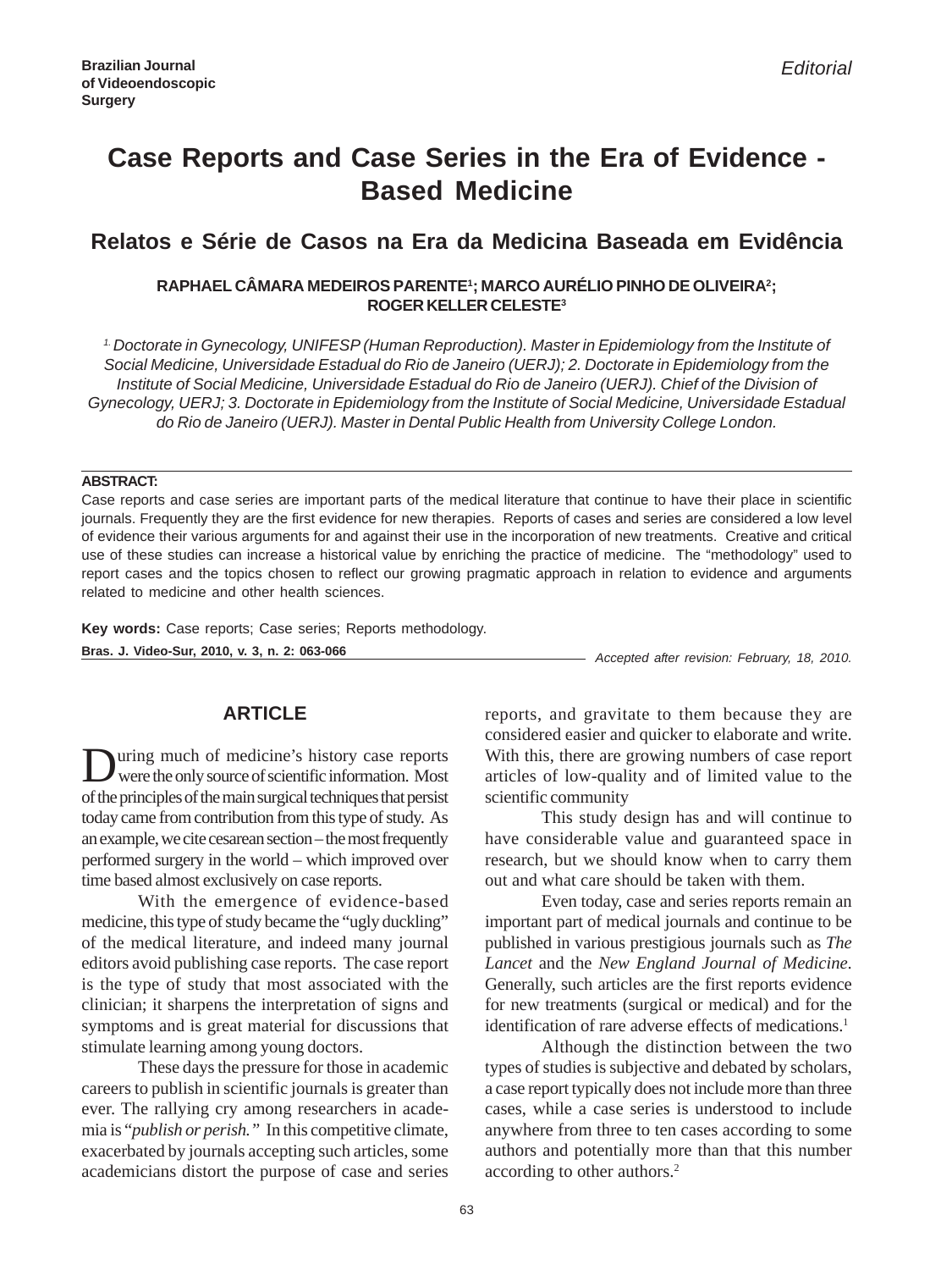Case reports are a detailed description of clinical cases containing important details about signs, symptoms, and other patient characteristics, and report the therapeutic procedures used, as well as the outcome of the case. Such reports are clearly indicated in cases of rare diseases, especially those for which neither the diagnosis nor the treatment are yet clearly established in the scientific literature.

In a hierarchical order with regard to level of evidence, case reports and case series rank below clinical trials (Table 1). Exactly for this reason, a study of this type should only be published in a specialized journal when it meets well-defined goals and objectives. A good case report should have the objective of conferring some benefit either to current clinical practice or by identifying possible new directions for research of a specific theme in which one or a few individuals can be representative. Such cases would propose innovative approaches to diagnosis or treatment, or how to formulate hypotheses that can be tested using other study designs. In addition, in certain situations, a case report is an initial study which becomes the basis for the elaboration of larger studies.<sup>3</sup> Case reports are also important as they permit the accumulation of cases which create the conditions for the early perception of a new or resurgent epidemic.

Clear indications for case series reports include: the detection of epidemics, to describe the characteristics of new diseases, to formulate hypotheses about possible causes of a disease, to present results of therapies for rare diseases, and to report rare adverse effects in common diseases. The principal disadvantages of these studies include: conclusions based on few cases, not being sure that you have a representative sample, not having a methodology capable of validating a causal relationship, not having any control group for comparison, not quantifying the prevalence in the population, and a diagnostic methodology that is not standardized.

Case reports classically have great importance in rare diseases. This is due to the fact that that the compilation of a certain number of cases is practically impossible in any single study. Treatments are evaluated with regard to success or failure in a single individual and knowledge acquired from this "trial and error" is applied to the next case. A recent example was the use of a novel treatment for rabies that was initially tested in the United States that generated the first case of survival with established disease<sup>5</sup> which then was used in two more cases, including one in Brazil, widely reported by the press.

The conclusions that can be taken away from the studies are generally limited by the small number of individuals and because of the absence of a control group. The efficacy of the treatment can only be demonstrated under the rarest of circumstances: when no other treatment is available and the improvement is dramatic. Case reports can never be used to demonstrate the safety of a treatment or intervention because of the rarity of some side effects. The main problem with the use of case reports to support a novel therapy is that generally only case reports of cases that were successful are published, which constitutes a publication bias. One study found that more than 90% of case reports published in a particular period referred to positive outcomes.**<sup>3</sup>**

Besides the fact that they are considered a lower level of evidence, case reports are less

**Table 1** – *Levels of evidence according to type of study for treatments and prevention programs. (YUSUF et al, 1998)<sup>4</sup>.*

| Level          | Type of study                                                                               |
|----------------|---------------------------------------------------------------------------------------------|
| 1a             | Systematic Revision of homogeneous of randomized controlled trials                          |
| 1 <sub>b</sub> | Randomized controlled trials with narrow confidence intervals                               |
| 2a             | Systematic Revision of homogeneous cohort studies                                           |
| 2 <sub>b</sub> | Cohort study or clinical trials of limited methodologic rigor                               |
| 2c             | Ecologic study                                                                              |
| 3a             | Systematic Revision of homogeneous case-control studies                                     |
| 3 <sub>b</sub> | Case-control study                                                                          |
| $\overline{4}$ | Case series report or cohort studies and case-control studies of limited methodologic rigor |
| 5              | Opinion of specialists                                                                      |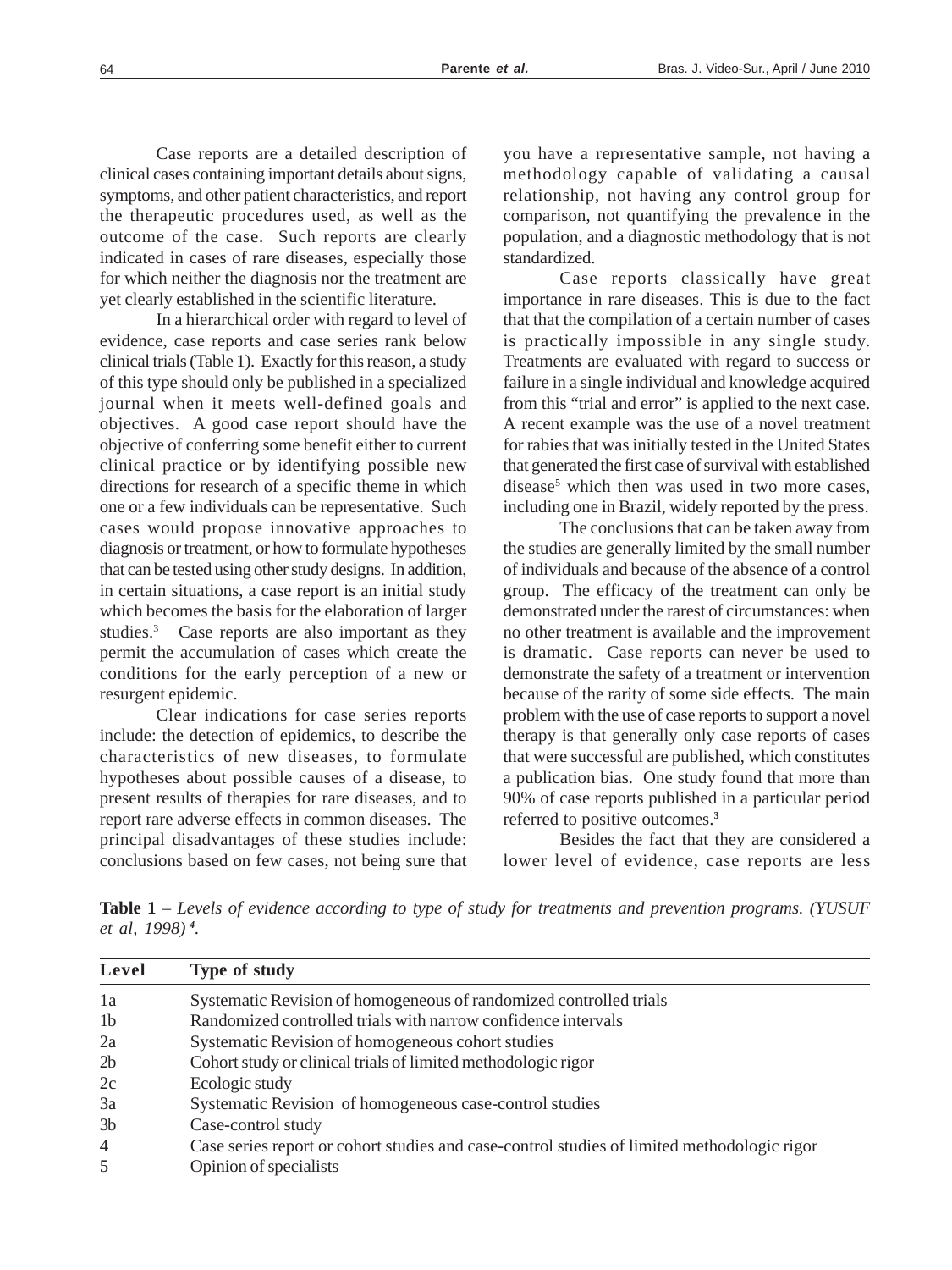frequently cited by authors as compared with other studies such as clinical trials and meta-analyses. In the unbridled quest for a higher impact factor (an indicator of the influence of a scientific periodical), editors of the most important journals have largely discredited case and series reports, only publishing those that are considered really relevant and that contribute advances to a given subject.<sup>6</sup>

Gynecology is replete with advances that can be attributed to case and series reports. Endometriosis was first described by Rokitansky in 1860<sup>7</sup> in cases reports, and our understanding of the pathogenesis of this disease stems from observations Sampson described in case reports of his patients.<sup>8,9</sup> Stein and Leventhal described polycystic ovarian syndrome in 1935 based on the data of seven patients, which constituted an elegant example of a case series.<sup>10</sup> Case reports can be the initial alarm about side effects not seen in animal and human trials. The most notorious example of this was thalidomide, a drug licensed for the treatment of nausea in pregnancy. With the initial case report<sup>11</sup> and, later with various others, its teratogenicity was demonstrated, and soon after it was withdrawn from the market. In our field, the first report of laparoscopic treatment of cervical cancer with lymphadenectomy in Brazil was published in this journal in the  $1990s$ .<sup>12</sup> The etiology of endometrial osseous metaplasia was described by our group in 2009 in a case series report<sup>13</sup> that was published in *Obstetrics and Gynecology*, the most influential journal of the specialty, which demonstrates that there is a place for these studies in high quality publications.

In summary, a good case report should have five attributes:<sup>3</sup>

1. It addresses an important issue;

2. It raises a single interesting question that is clearly formulated so it can be answered;

3. The article presents the case follows a standard structure (that will be described below);

4. Written in a way that is compatible with the journal chosen for publication;

5. Presents conclusions and answers consistent with the limitations of a case report.

After making the decision to write a case report right, the author that is convinced that study will be relevant to the scientific community and not just following the impetus to publish another article, should do it in the most elaborate way possible. Although criteria that should be used – such as a *checklist* – prior to writing a case report and the

bases for evaluating the quality of the case report are not well defined in the literature, and despite the fact that the search for methodologic errors in a type of article in which the methods are very flexible and whose principal characteristic is "absence" of planning is quite difficult, we will still try to provide key points.

The case should be described with all the relevant details yet in a succinct way. The description should include age, sex, clinical history, comorbidities, and the clinical outcomes of interest. The intervention, if there is one, should be described in sufficient detail so that it may be reproduced by other researchers. If it concerns a medication, one should describe the dose, the frequency of administration, and the duration of treatment. Elements that demonstrate quality in a case report are:

1. Clearly defined diagnostic criteria;

2. Informed consent from all described patients;

3. Approval from the Ethics Committee for a prospective case series;

4. Details of the intervention (drug or surgery, for example) are described;

5. Clearly defined and relevant clinical outcomes;

6. Description of the perception of the patient with regard to the intervention performed and the clinical outcome;

7. Description of the risks associated with the intervention;

8. Clearly defined inclusion and exclusion criteria;

In relation to this final item, we should note that case reports don't have methods and most include only a single case. A REPORT is not RESEARCH, because it is not planned. A case worthy of being reported is something that falls into the lap of a clinician by chance.

In conclusion, the main question that should be asked by someone considering reporting a case or a series of cases is: am I contributing in a substantial way to the understanding and treatment of this disease or to a NEW disease? If the answer is affirmative, every care should be taken to present the cases in the most ethical and constructive way for the management of a given infirmity, limiting our conclusions to that which is possible with the study design in question.<sup>14,15</sup> More elaborate and conclusive answers should be left to studies with higher levels of evidence that may